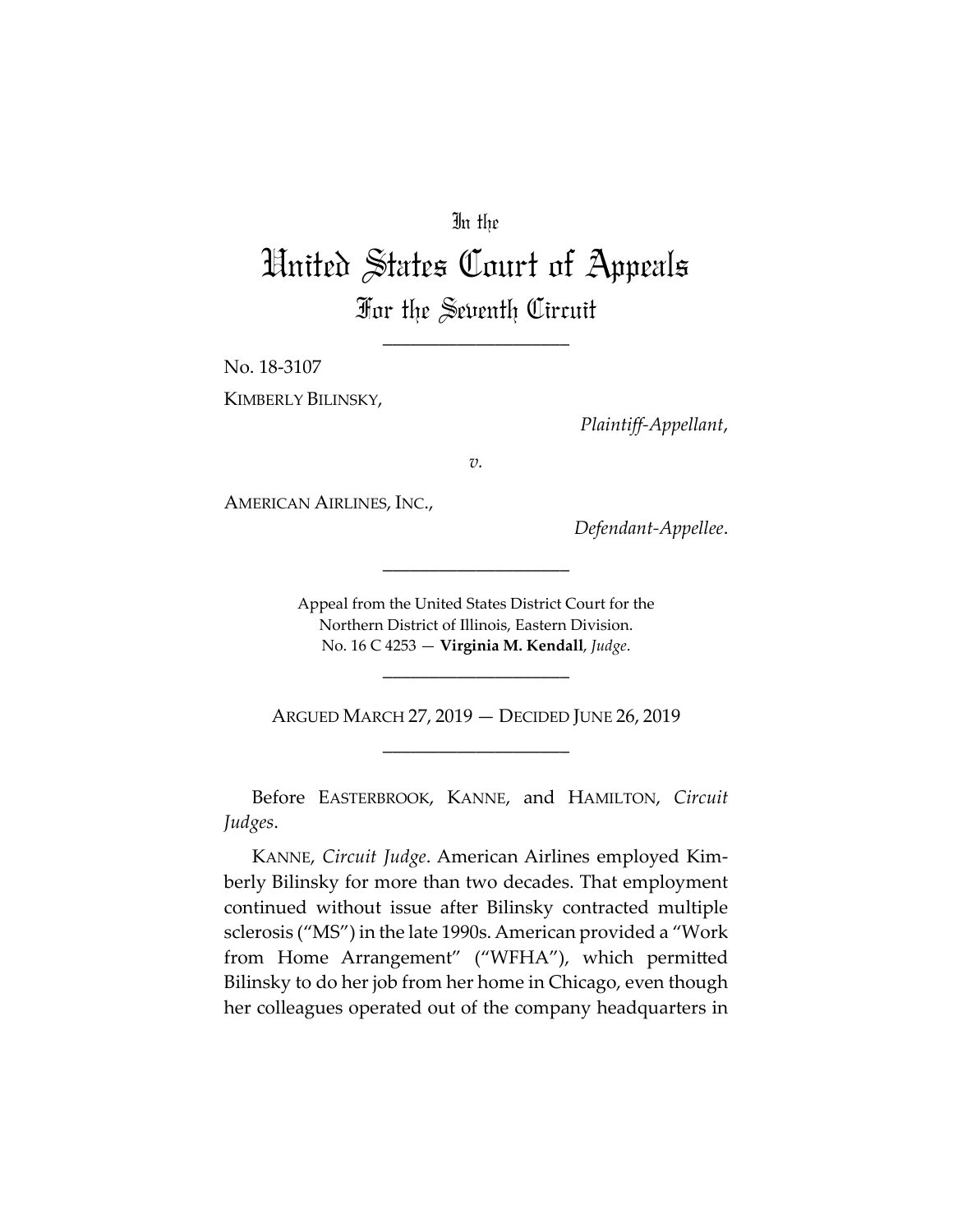Dallas. But after a 2013 merger, American restructured its op‐ erations and informally repurposed Bilinsky's department. The executives determined that the new duties required the in-person involvement of the employees, so the company rescinded the arrangement and demanded that Bilinsky relo‐ cate to Texas to work face‐to‐face. Once negotiations col‐ lapsed, American terminated Bilinsky.

This lawsuit under the Americans with Disabilities Act ("ADA") followed. 42 U.S.C. § 12111 *et seq*. The district court granted summary judgment to American, finding that Bilin‐ sky was no longer qualified for the position in light of the changes in her responsibilities. Because Bilinsky's evidence does not counter that assertion, we affirm.

### **I. BACKGROUND**

American hired Bilinsky in 1991. She served in several po‐ sitions, taking on a role in 2007 as a communications specialist in the Flight Service Department, located in Dallas at the com‐ pany's headquarters. But according to Bilinsky's medical rec‐ ords, excessive heat aggravates her MS symptoms and causes her discomfort and reduced functioning. Under the WFHA, American permitted Bilinsky to work from Chicago, where hot weather is less of a concern. She usually traveled to Dallas one day per week to meet with colleagues and perform tasks that required a physical presence.

Bilinsky's duties included participating in conference calls, administering an internal website used to distribute in‐ formation to flight attendants, publishing articles intended for consumption by flight attendants, producing e‐mail commu‐ nications to employees, and preparing remarks for her boss's weekly internal video announcement. The position had no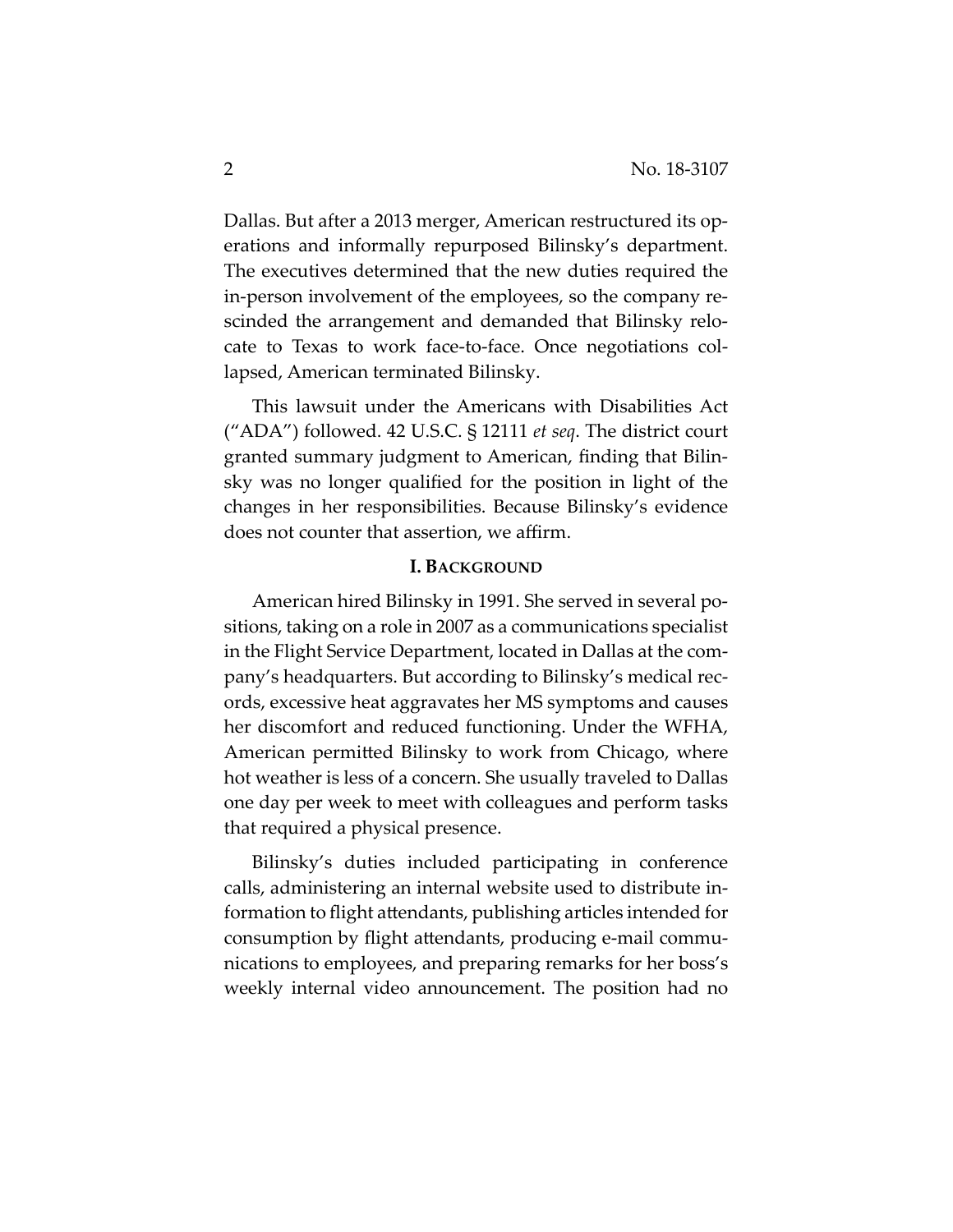formal, written job description. Bilinsky performed successfully for several years, and there is no record of complaints or disciplinary action against her.

American merged with US Airways in 2013. The resulting company (still American Airlines) had to integrate the opera‐ tions of both airlines into a single entity with common policies and procedures. Hector Adler, the Flight Service Depart‐ ment's Vice President at that time, testified that "[i]t was a very extensive and significant task that involved nearly every person in the department." As the process dragged on, Adler felt that existing work arrangements were insufficient to meet the demand. The department expanded its workload, transi‐ tioning from primarily producing written communications to putting on live events and performing crisis management functions. The additional work caused the Dallas employees to feel "spread very thin at times."

Under the circumstances, Adler unilaterally decided to re‐ quire all employees to be physically present at headquarters. This decision affected two employees other than Bilinsky: one relocated to Dallas, but the other refused and was terminated. Upon learning of the impending changes, Bilinsky spoke with her immediate supervisor, Cathy Scheu, on May 20, 2014. Bilinsky emphasized that her WFHA was a necessary accom‐ modation for her disability and that relocating to Dallas was not an option. Scheu communicated the information to Adler, but Adler indicated his intent to deny the request.

Later that year, Scheu and Human Resources representa‐ tive Rhonda Nicol‐Perrin approached Bilinsky to determine whether the company could make alternative accommodations that would permit Bilinsky to relocate. Bilinsky re‐ sponded that the company would need to provide "a tube of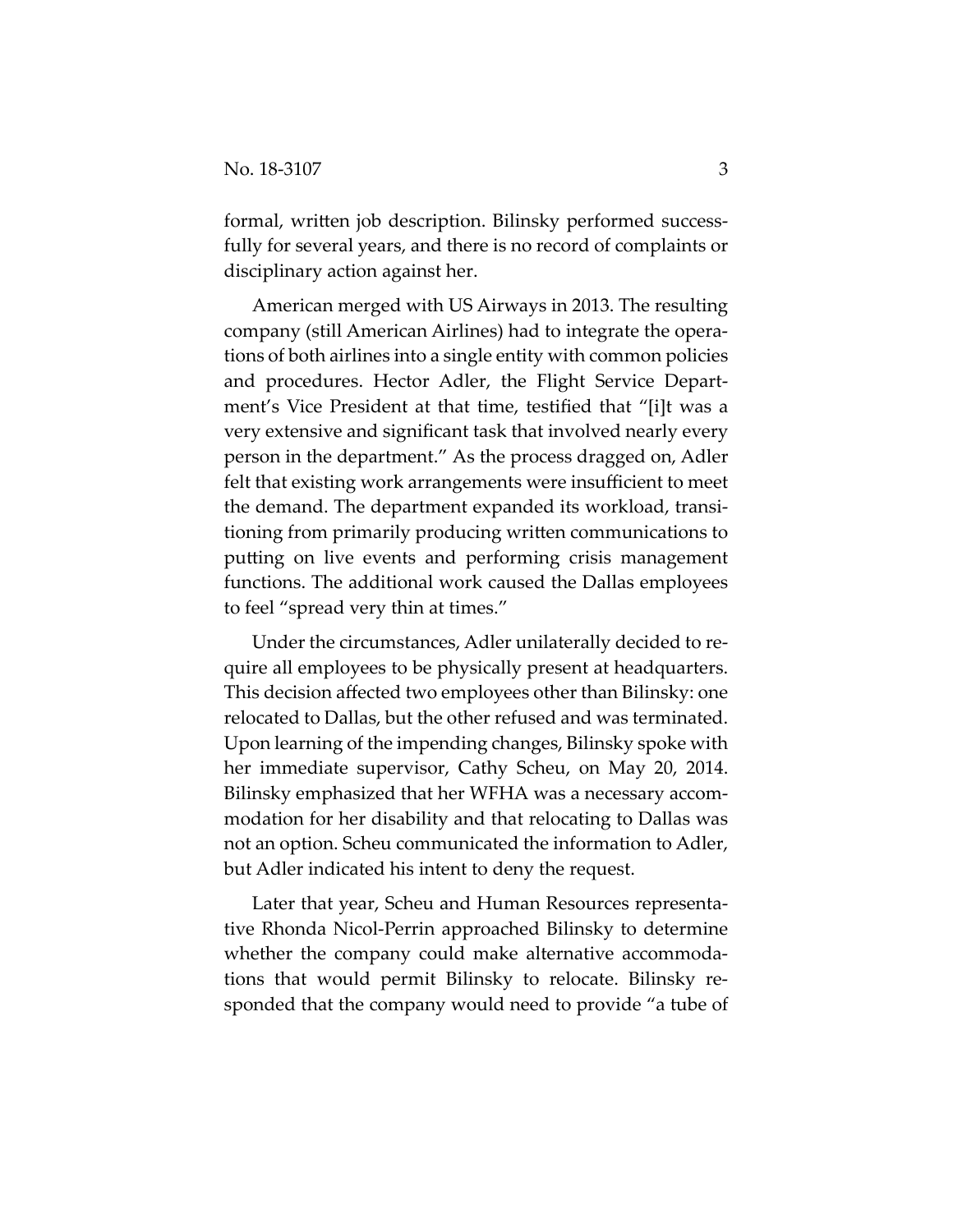air conditioning around [her] at all times." She stressed that working at American's Dallas office was not a problem, but living in a hot part of the country year‐round and trying to engage in activities outside the office would create a concern.

Scheu and Nicol‐Perrin then looked for other positions for Bilinsky. They identified a few jobs in Chicago, but Bilinsky was either not qualified for them or not interested in them. Bilinsky separately applied for a technical writer job in the Flight Service Department. That job was also located in Dal‐ las, but the incumbent had worked remotely. Although the interviewer indicated that she wanted to hire Bilinsky for the position, the company declined to allow Bilinsky to work re‐ motely in the new capacity. The position was vacant precisely because the incumbent had been working from home and was affected by the same policy shift that affected Bilinsky.

Throughout 2014 and early 2015, Bilinsky continued to work as before. Linda Carlson took over as Bilinsky's imme‐ diate supervisor after Scheu was promoted. Carlson ex‐ pressed no complaints about Bilinsky's performance. The is‐ sue came to a head in February 2015, when the department helped to produce the American Airlines Leadership Confer‐ ence in Dallas. Bilinsky was not asked to attend the event or assist with preparations, but Carlson otherwise called upon "anybody who was a warm body" to help with the event. Carlson acknowledged that "if you asked [Bilinsky] to pick up the slack or to do a project, she was always willing." But she immediately qualified that statement: "She just wasn't able to do things that you needed to do to support an event. You can't drive to the hotel that's in Dallas if you're in Chi‐ cago." One month after the conference, Scheu and Nicol‐Per‐ rin informed Bilinsky that she would need to complete her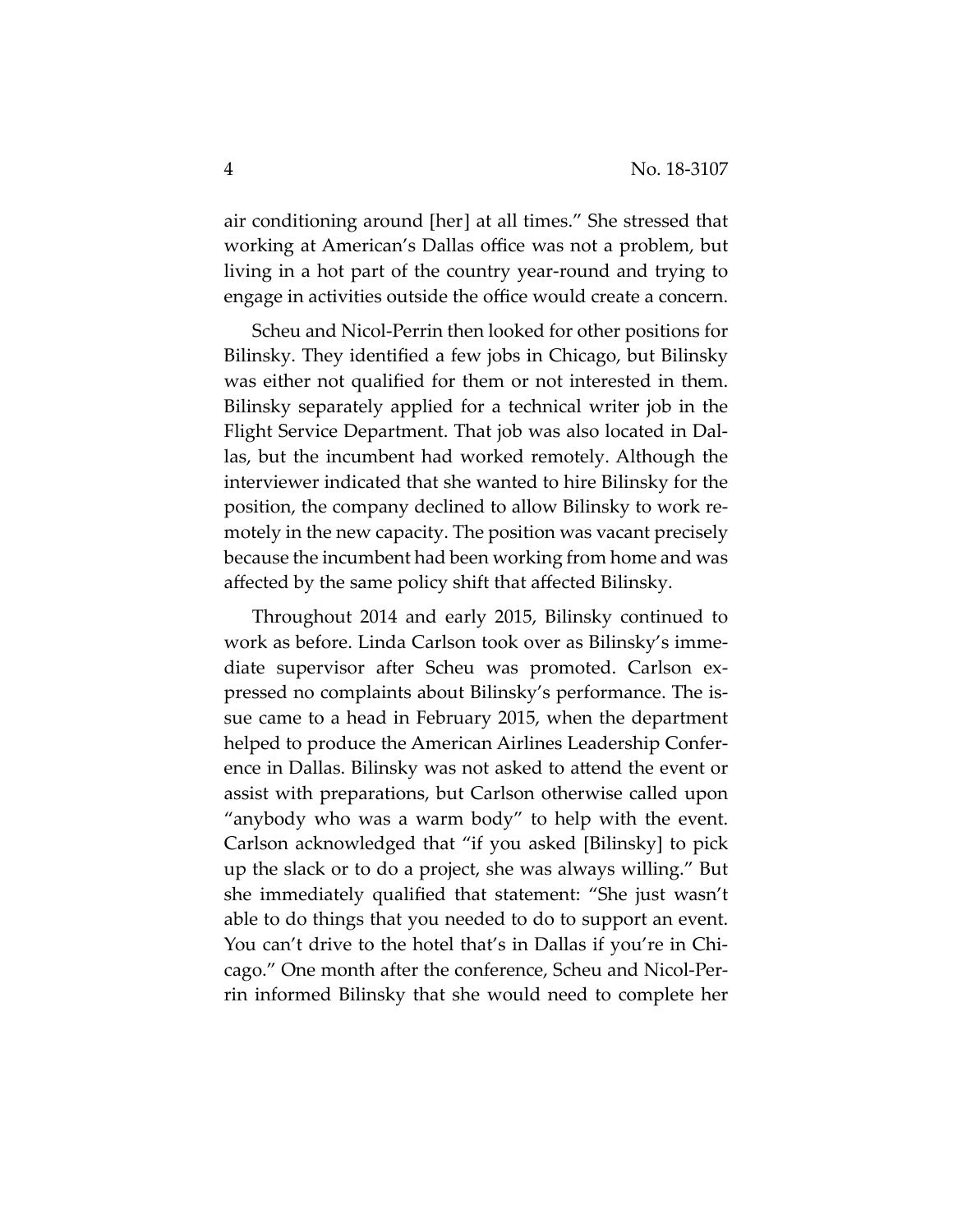relocation or leave her job. On May 1, 2015, American termi‐ nated Bilinsky's employment.

Bilinsky filed a complaint with the Equal Employment Opportunity Commission and received a "right to sue" letter. She then filed this suit in the federal district court in Chicago. Her complaint alleged three counts: (I) that American failed to accommodate her disability under the ADA; (II) that Amer‐ ican retaliated against her for insisting on an accommodation by denying her the technical writer position; and (III) that American failed to accommodate her disability under the Illi‐ nois Human Rights Act ("IHRA"), 775 Ill. Comp. Stat. 5 § 1‐ 102 *et seq*. After discovery, the district court granted summary judgment to American on all three counts, finding that Bilin‐ sky was not a "qualified individual" for the position in light of the changes in her responsibilities, and was therefore ineli‐ gible for the ADA's protection. Bilinsky appealed the award of summary judgment on counts I and III.

## **II. ANALYSIS**

We review summary judgment *de novo*, considering the evidence in the light most favorable to Bilinsky and drawing all reasonable inferences in her favor. *Miller v. Ill. Dep't of Transp.*, 643 F.3d 190, 192 (7th Cir. 2011). Illinois courts "have looked to the standards applicable to analogous federal claims" when evaluating IHRA claims, so we consolidate our analysis of both counts. *Sangamon Cty. Sheriff's Dep't v. Ill. Hu‐ man Rights Comm'n*, 908 N.E.2d 39, 50 (Ill. 2009); *Teruggi v. CIT Grp./Capital Fin., Inc.*, 709 F.3d 654, 659 (7th Cir. 2013).

Bilinsky believes the district court erred in finding that she was not a "qualified individual" under the statute and therefore not entitled to protection. The ADA prohibits a covered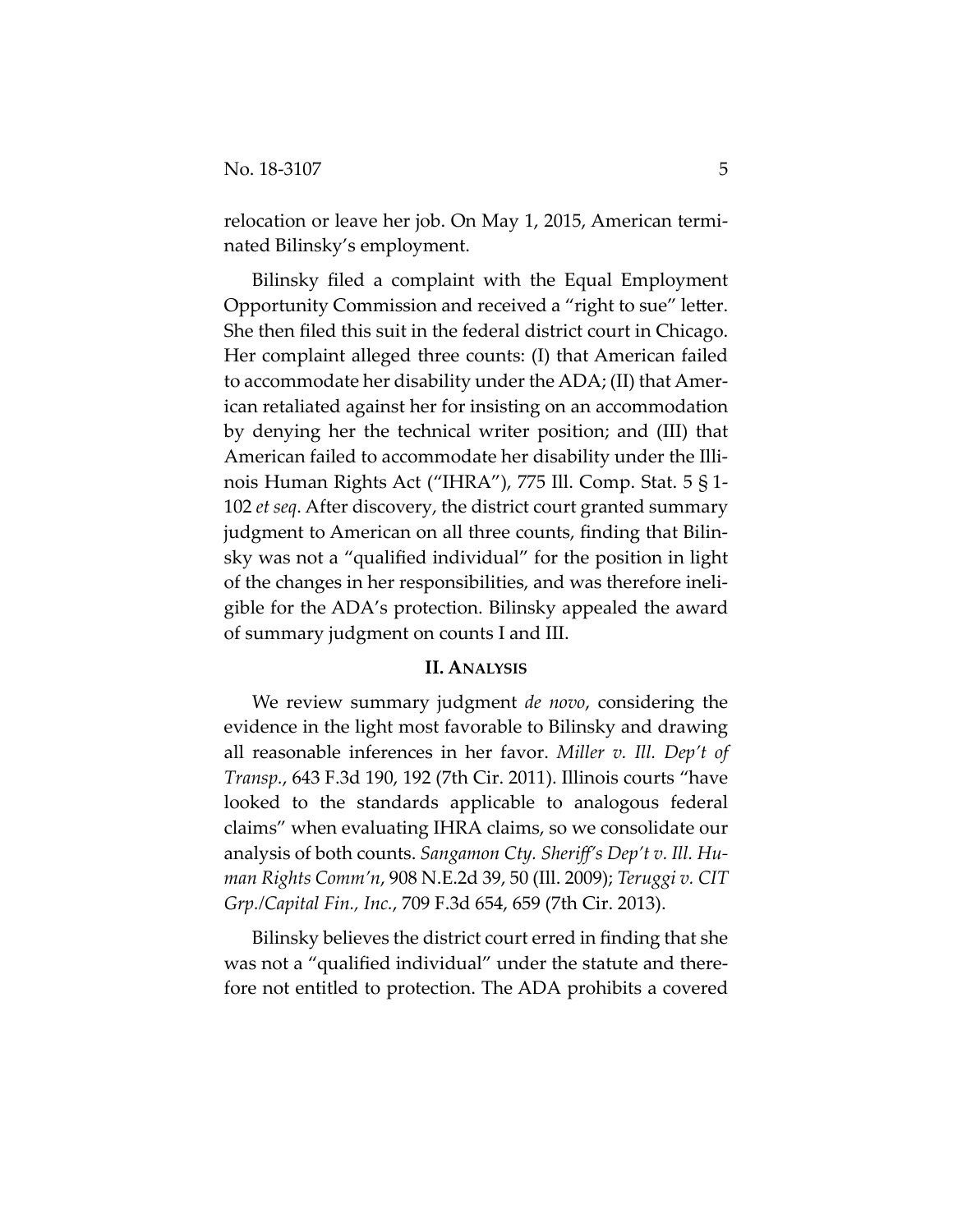employer from "discriminat[ing] against a qualified individ‐ ual on the basis of disability in regard to … the … discharge of employees … ." 42 U.S.C. § 12112(a). Discrimination in‐ cludes "not making reasonable accommodations to the known physical … limitations of an otherwise qualified indi‐ vidual with a disability who is an … employee, unless [the employer] can demonstrate that the accommodation would impose an undue hardship on the operation of the business of [the employer]." *Id.* § 12112(b)(5)(A). A "qualified individual" is one who "can perform the essential functions of the em‐ ployment position." *Id.* § 12111(8). The statute directs that courts shall give "consideration ... to the employer's judgment as to what functions of a job are essential." *Id.*

The EEOC issues regulations interpreting the ADA, but its "interpretation is not necessarily entitled to any special defer‐ ence by the courts, because Congress has not given that agency the authority to interpret the ADA." *Winsley v. Cook Cty.*, 563 F.3d 598, 603 n.2 (7th Cir. 2009). We consider those regulations solely as persuasive authority. The EEOC has de‐ fined "essential functions" as "the fundamental job duties of the employment position"; they do not include "marginal functions." 29 C.F.R. § 1630.2(n)(1). In interpretive guidance, the EEOC has noted that, when assessing the essential func‐ tions of a job, "the inquiry will then center around whether removing the function would fundamentally alter that position." *Id.* § 1630 App. "To determine whether a job function is essential, we look to the employer's judgment, written job de‐ scriptions, the amount of time spent on the function, and the experience of those who previously or currently hold the position." *Rooney v. Koch Air, LLC*, 410 F.3d 376, 382 (7th Cir. 2005) (citing 29 C.F.R. § 1630.2(n)(3)). We also consider "[t]he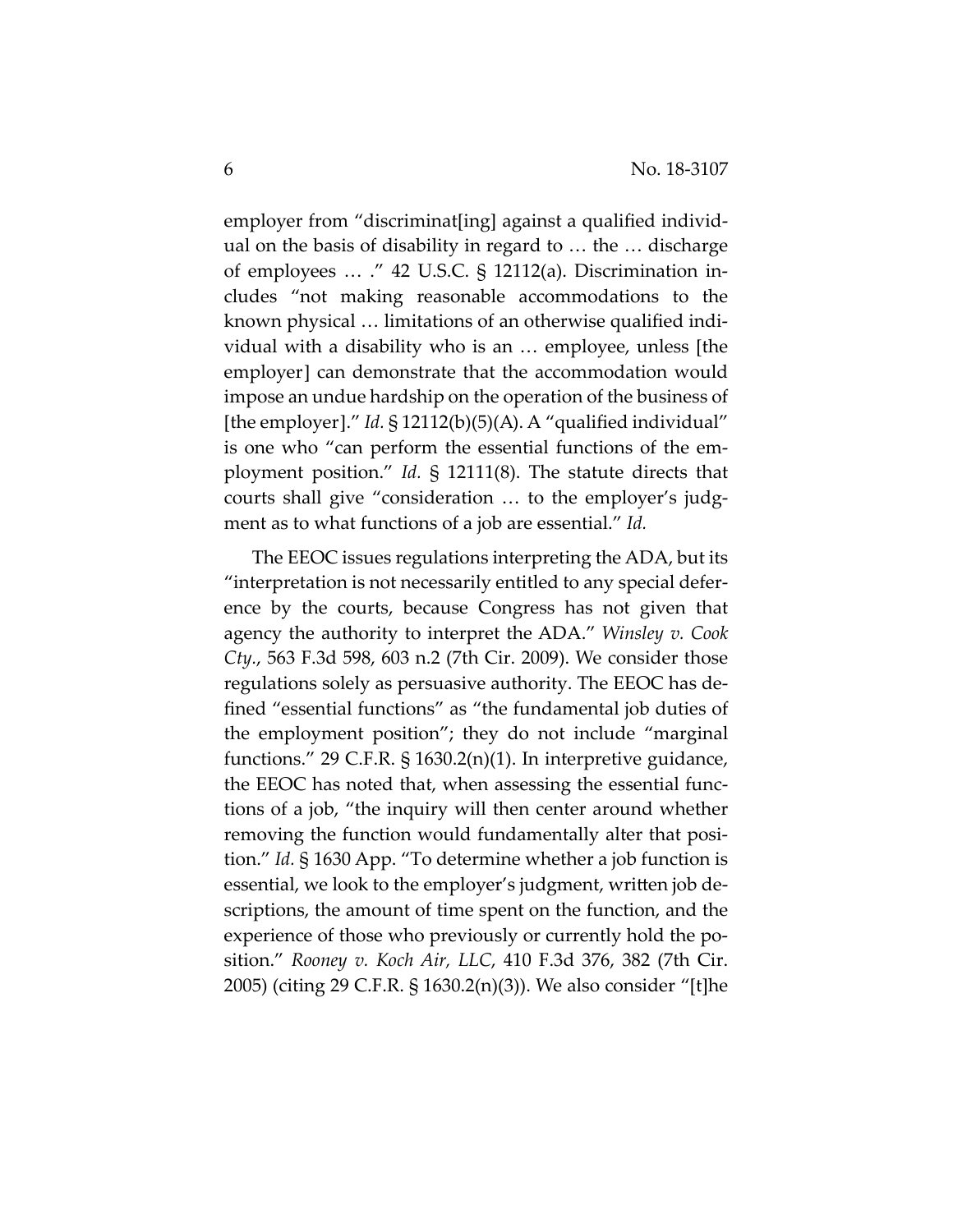consequences of not requiring the incumbent to perform the function." *Miller*, 643 F.3d at 198.

The district court's judgment rested on its conclusion that Bilinsky was not a "qualified individual" under the ADA. "[A] worker has no claim under the ADA if she, even with a reasonable accommodation, cannot do the job for which she was hired." *DePaoli v. Abbott Labs.*, 140 F.3d 668, 674 (7th Cir. 1998) (citing *Matthews v. Commonwealth Edison Co.*, 128 F.3d 1194, 1195 (7th Cir. 1997)). Although the EEOC regulations point us to several factors to consider when defining a job's essential functions, *see* 29 C.F.R. § 1630.2(n)(3), the statute lists only two: "consideration shall be given to the employer's judgment as to what functions of a job are essential, and if an employer has prepared a written description … for the job, this description shall be considered evidence of the essential functions of the job." 42 U.S.C. § 12111(8). We've previously emphasized the statutory factors over those contained in the regulations. "Although we look to see if the employer actually requires all employees in a particular position to perform the allegedly essential functions, we do not otherwise second‐ guess the employer's judgment in describing the essential re‐ quirements for the job." *DePaoli*, 140 F.3d at 674 (citations omitted). But we've also cautioned that although "the em‐ ployer's judgment is an important factor, … it is not control‐ ling." *Miller*, 643 F.3d at 198. "The ADA does not give employ‐ ers unfettered discretion to decide what is reasonable." *Id.* at 199.

"The essential‐function inquiry is a factual question, *not* a question of law." *Brown v. Smith*, 827 F.3d 609, 613 (7th Cir. 2016). The plaintiff "bears the initial burden of establishing that she was a qualified individual who could perform the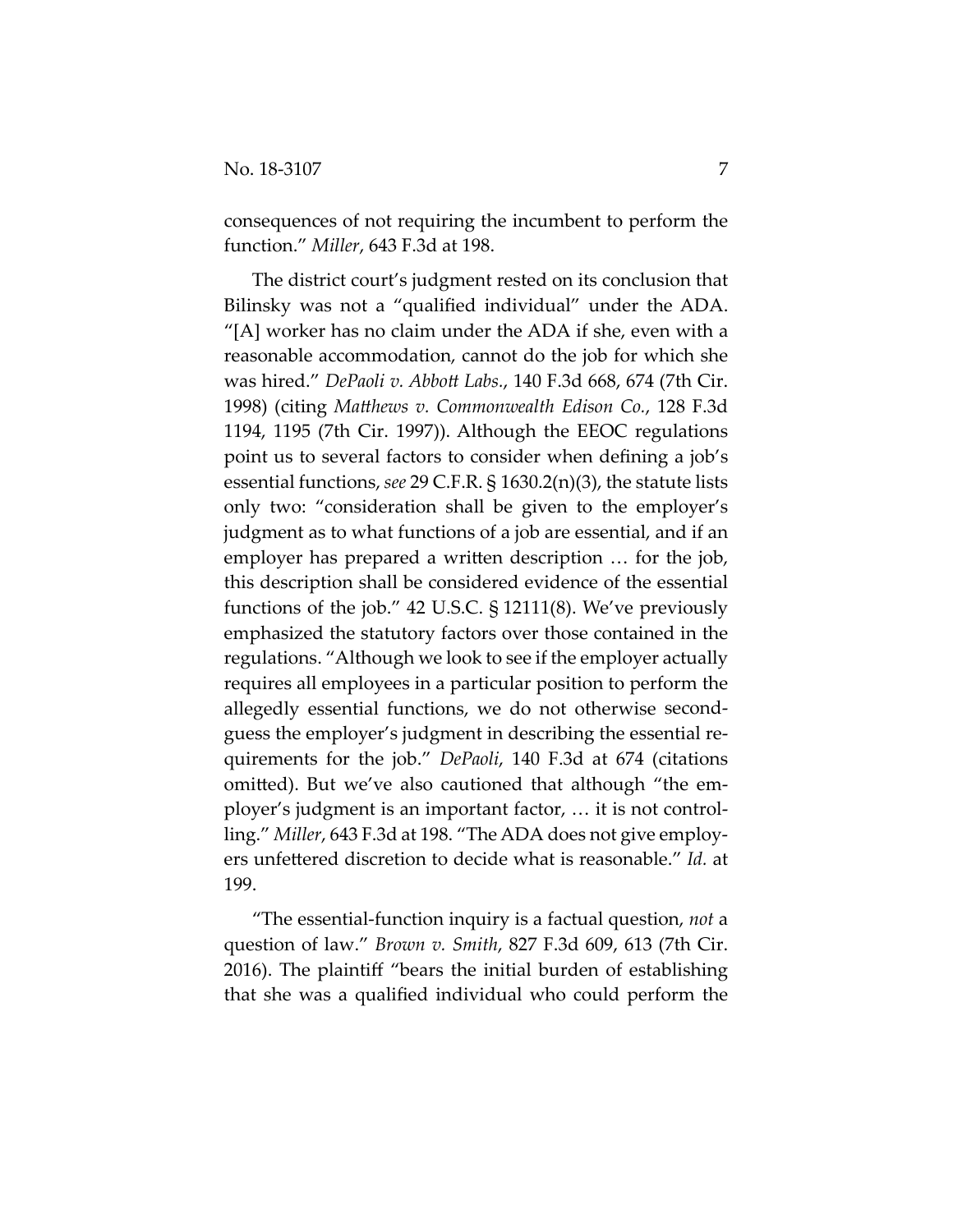essential functions of her position." *Taylor‐Navotny v. Health All. Med. Plans, Inc.*, 772 F.3d 478, 493 (7th Cir. 2014). Both par‐ ties agree that Bilinsky's MS is a qualifying disability under the statute, and American concedes that Bilinsky was quali‐ fied to do the job with her accommodation prior to the 2013 merger. But it argues that the merger fundamentally changed the position's nature and that consistent, physical presence on site became an essential function of the position at some point after 2013. Because Bilinsky could not perform that function from her home in Chicago, and because she was unable to re‐ locate to establish a physical presence, American contends that she was not qualified for the transformed position.

In *Miller*, a highway worker suffered a panic attack while working on a bridge suspended high above a river. 643 F.3d at 193. Diagnosed with acrophobia, he requested an accom‐ modation that he not be assigned to any jobs requiring him to work more than 25 feet in the air. *Id.* The employer determined that such work was an essential function of his job and terminated him. *Id.* at 193–94. The district court agreed and granted summary judgment. But we reversed, believing that there was a genuine dispute of material fact over whether such work was truly essential to Miller's job. Applying the EEOC regulations, we thought it important to "look to evi‐ dence of the employer's actual practices in the workplace." *Id.* at 198. Because the bridge crew had a history of divvying up tasks to crew members based on their "individual abilities, preferences, and limitations," "Miller's request for reasonable accommodation did not ask [the employer] to do anything it was not already doing." *Id.* at 200. There was a genuine dis‐ pute over whether conducting work high in the air was essen‐ tial, and it should have been left to a jury to resolve.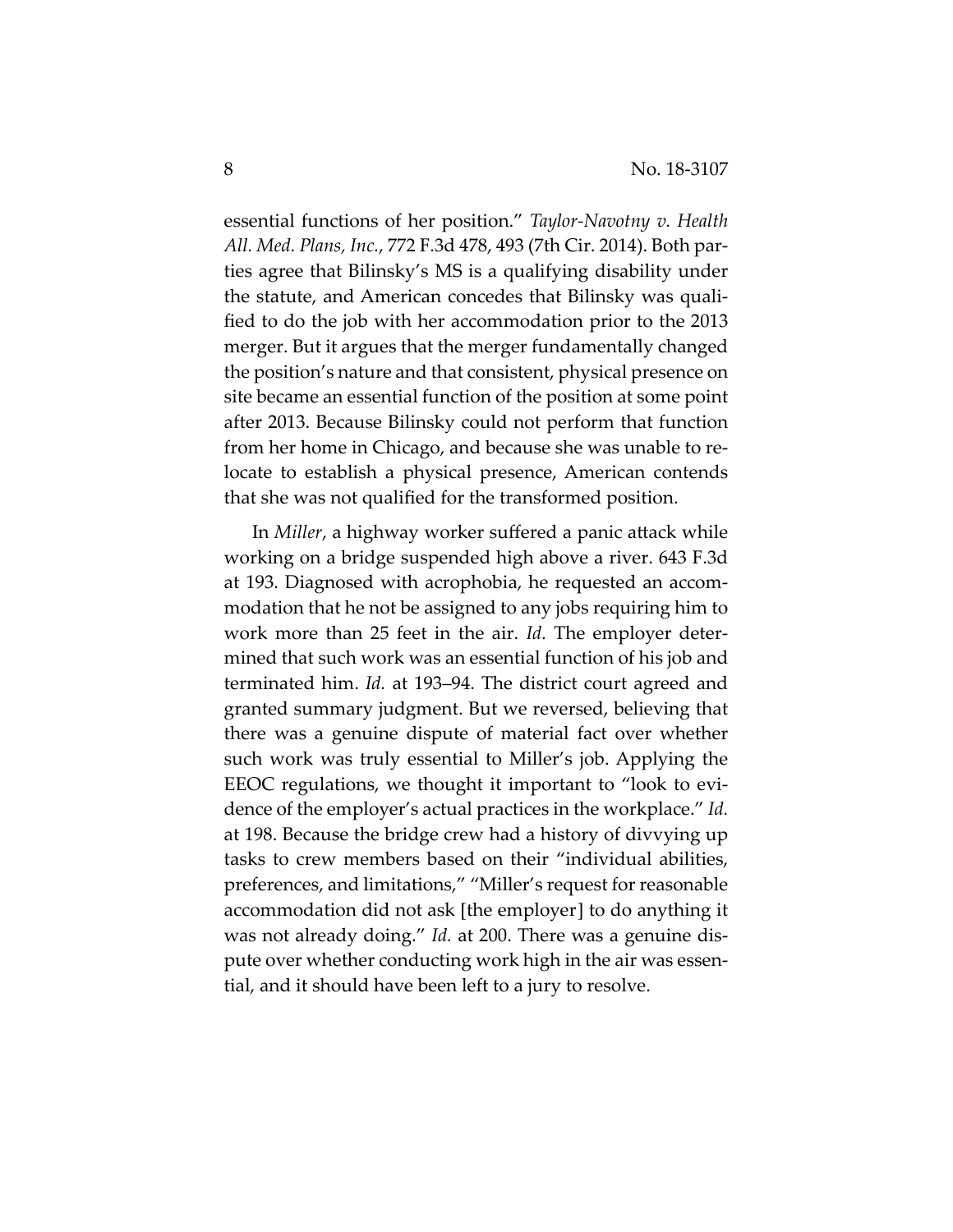But we came to the opposite conclusion in *Taylor‐Navotny*. There, an employee's MS symptoms kept her from maintain‐ ing a regular schedule. 772 F.3d at 483. She came into the office at varied hours and could not plan her schedule in advance. *Id.* She requested a work‐from‐home arrangement, but even then, she failed to sign online at regular hours or attend meet‐ ings by phone consistently. *Id.* at 486–87. The employer let her go, and the district court granted summary judgment to the employer because Taylor‐Navotny could not perform the job's essential functions, such as regular attendance. We af‐ firmed. Although we had sometimes observed that regular at‐ tendance and punctuality are not essential functions of every job, we stressed that "an employer is generally permitted to treat regular attendance as an essential job requirement and need not accommodate erratic or unreliable attendance." *Id.* at 489 (quoting *Basden v. Prof'l Transp., Inc.*, 714 F.3d 1034, 1037 (7th Cir. 2013)). Working from home was not the issue; in‐ stead, wherever the employee might be, she needed to be available and participating during normal working hours. *Id.* at 490*.* We affirmed summary judgment. *Id.*

This case falls somewhere between those two poles. Bilin‐ sky makes the same claim as the plaintiff in *Miller*: she was able to do the job successfully for years, and her termination resulted merely from a change in her boss's preferences about working arrangements that did not accurately state the position's essential functions. Although American acknowledges that Bilinsky was once able to perform the essential functions with a reasonable accommodation prior to the 2013 merger, it contends that those functions changed upon restructuring. The nature of her team's work evolved from independent activities (curating content on a website, responding to written questions from employees, etc.) to team‐centered crisis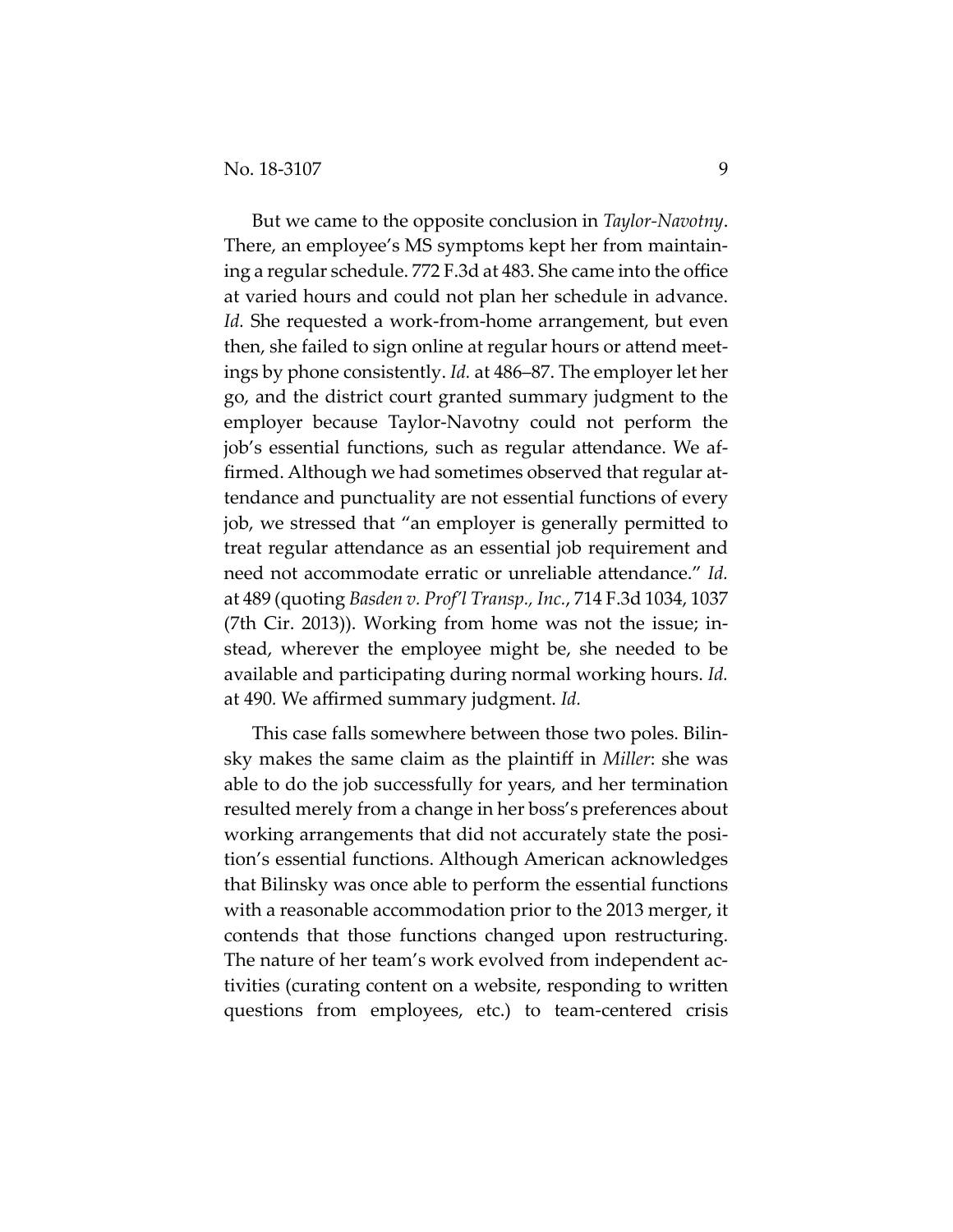management activities, involving frequent face-to-face meetings with team members on short notice to coordinate work.

Those facts distinguish this case from *Miller*. There, the highway construction crew's work continued as it had before; there were no changes in their duties due to intervening events. The plaintiff's medical condition was the only factor that changed over time. We reversed a grant of summary judgment because the plaintiff produced evidence showing that his request for an accommodation "did not ask [his em‐ ployer] to do anything it was not already doing." 643 F.3d at 200. The accommodation he requested was already something that occurred in "the normal course" of the crew's duties. *Id. See also EEOC v. McLeod Health, Inc.*, 914 F.3d 876 (4th Cir. 2019) (reversing summary judgment for employer where there was no evidence of a change in the plaintiff's job duties, but only a possible deterioration in her medical condition).

Bilinsky faces a different problem: evidence of a change in job responsibilities for everyone in her department. The dis‐ trict court determined that "[d]eference to American's judg‐ ment as the employer is required in the absence of an adequate factual legal basis to abandon that deference." *Bilinsky v. Am. Airlines, Inc.*, No. 16‐c‐4253, 2018 WL 4181481 at \*7 (N.D. Ill. Aug. 31, 2018) (citing *Gratzl v. Office of Chief Judges*, 601 F.3d 674, 679 (7th Cir. 2010); *DePaoli*, 140 F.3d at 674). American produced testimony from several employees stat‐ ing that the nature of the work slowly evolved after the mer‐ ger and changed the essential functions of Bilinsky's job. Those employees included Adler (VP of Flight Service), Scheu (Bilinsky's first supervisor), and Carlson (Bilinsky's subse‐ quent supervisor). They all uniformly testified about the unique stress the merger caused, the changing day‐to‐day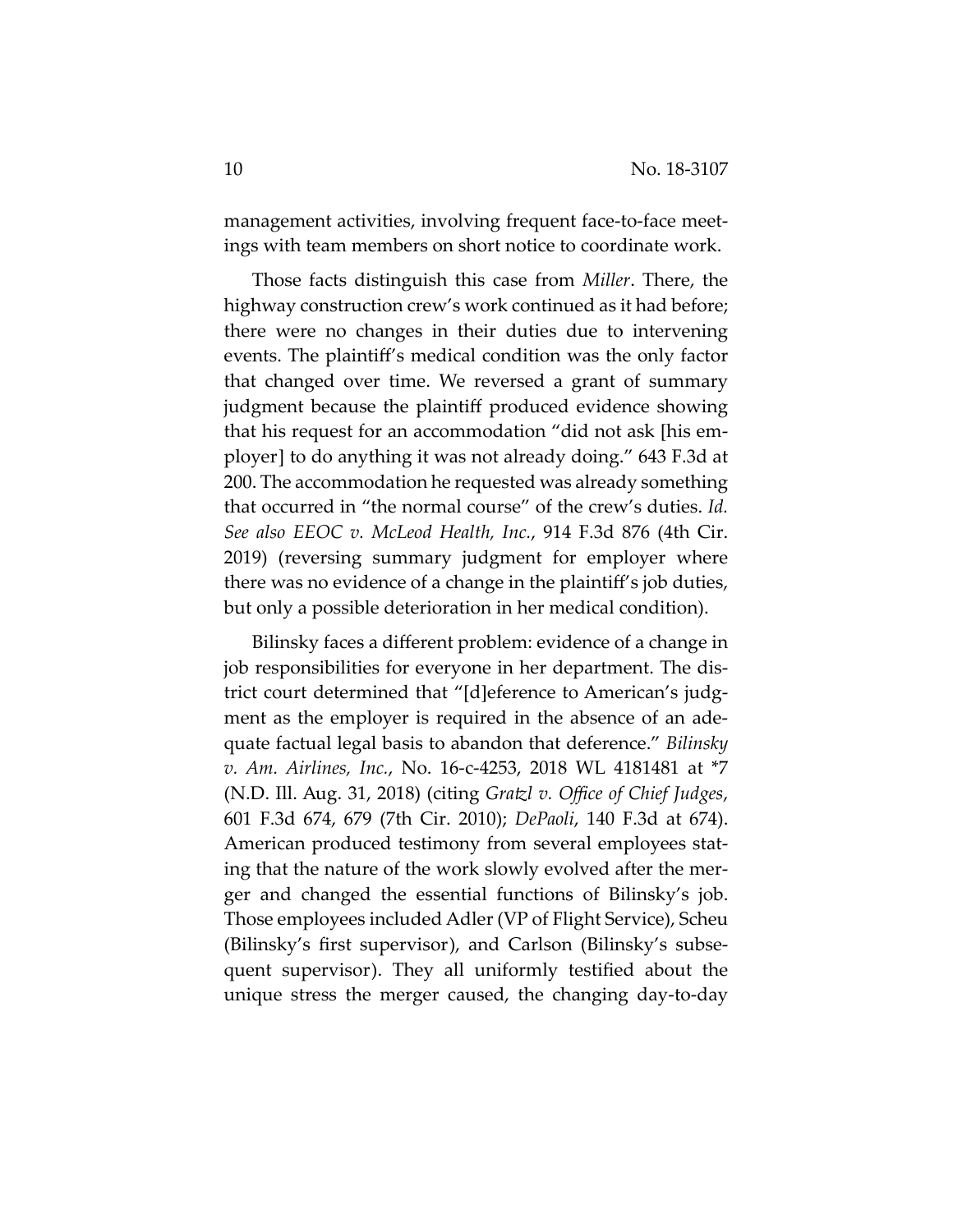responsibilities of employees in the department, and the in‐ creased demand for services that only local employees could provide. Those with personal knowledge of Bilinsky's cir‐ cumstances testified that she performed as well as she could given her accommodation, but that there remained a gap that Bilinsky (and the other remote employees) could not fill.

To counter American's assertions, Bilinsky points primar‐ ily to her experience in the position prior to the merger, as well as her continued success after the merger occurred. Those are important considerations in the EEOC's list of fac‐ tors, but as the district court correctly noted, Bilinsky's suc‐ cess prior to the merger does not address whether the essen‐ tial functions of her job changed some time after the merger.

Similarly, while evidence that Bilinsky performed success‐ fully post‐merger would be probative of her qualification for the updated position, testimony from her co‐workers did not support that proposition. Bilinsky's best evidence is testi‐ mony from Linda Carlson, her manager after Cathy Scheu de‐ parted in late 2014. Carlson testified that Bilinsky willingly agreed to take on extra work for other employees when live events were taking place and they could not be at their desks: "If you asked Kimberly to pick up the slack or to do a project, she was always willing. I don't recall her ever not being willing to help or pick up slack." But in the same breath Carlson gave testimony that undermines Bilinsky's case: "[Bilinsky] just wasn't able to do things that you needed to do to support an event. You can't drive to the hotel that's in Dallas if you're in Chicago. You can't go check out [AV] equipment in Chi‐ cago. You can't meet with subject matter experts to directly, you know, get photographs." "[Other employees] would be frustrated they didn't have another set of hands to divide and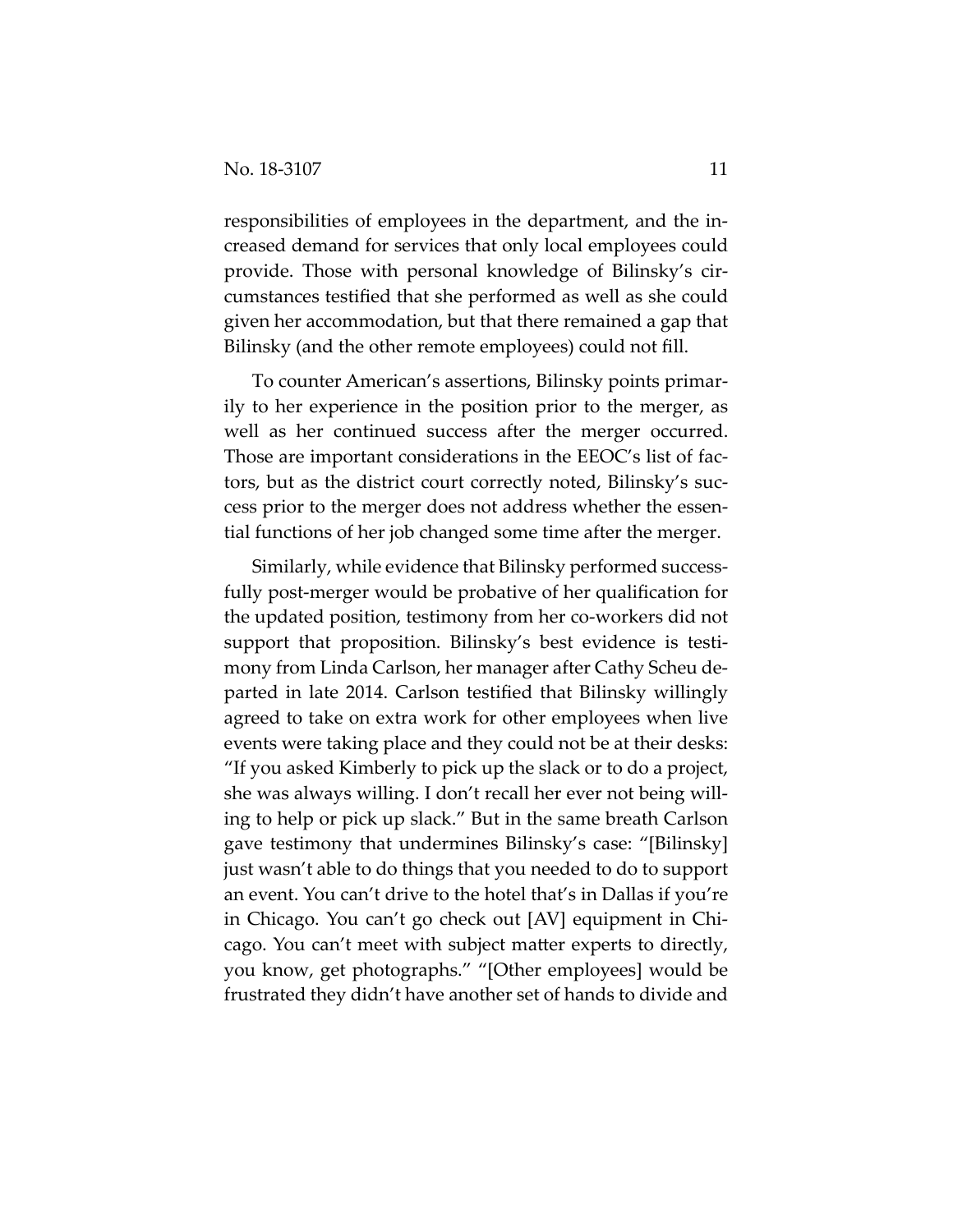conquer work that had to be done there. … And I[,] like the team[,] felt spread very thin at times." The testimony estab‐ lishes Bilinsky's willingness to perform, but it does not create a genuine dispute over her ability to fill the gap.

At best, Bilinsky's evidence shows that the job responsibil‐ ities evolved slowly. That partially distinguishes this case from *Gratzl*. There, a court reporter suffered from incontinence and required frequent, unplanned bathroom breaks. 601 F.3d at 676–77. That made her ill‐suited to working in a courtroom, so she worked in a central control room in a spe‐ cialist position. *Id.* at 677. But the state later eliminated the specialist position and put all court reporters in the same job category. *Id.* The county's chief judge determined that all court reporters would henceforth participate in a rotation through all courtrooms, an arrangement that did not accom‐ modate Gratzl's needs. *Id.* After negotiations broke down, Gratzl sued. *Id.* at 678. The district court granted summary judgment to the employer, and we affirmed. We determined that Gratzl could not "prove that she [was] qualified for her current job simply by citing evidence that she was qualified for a previous job, with different essential functions, that ha[d] been eliminated." *Id.* at 680.

Bilinsky's case is not quite so black‐and‐white, as Ameri‐ can never eliminated her position and did not have a written job description that it updated to reflect new circumstances. But the fact that American transitioned the department to new responsibilities slowly rather than all at once does not mean that the job's essential functions didn't change at some point after the merger. To that extent, the rule in *Gratzl* applies equally to this case: "Just as an employer is not required to create a new position or strip a current job of its essential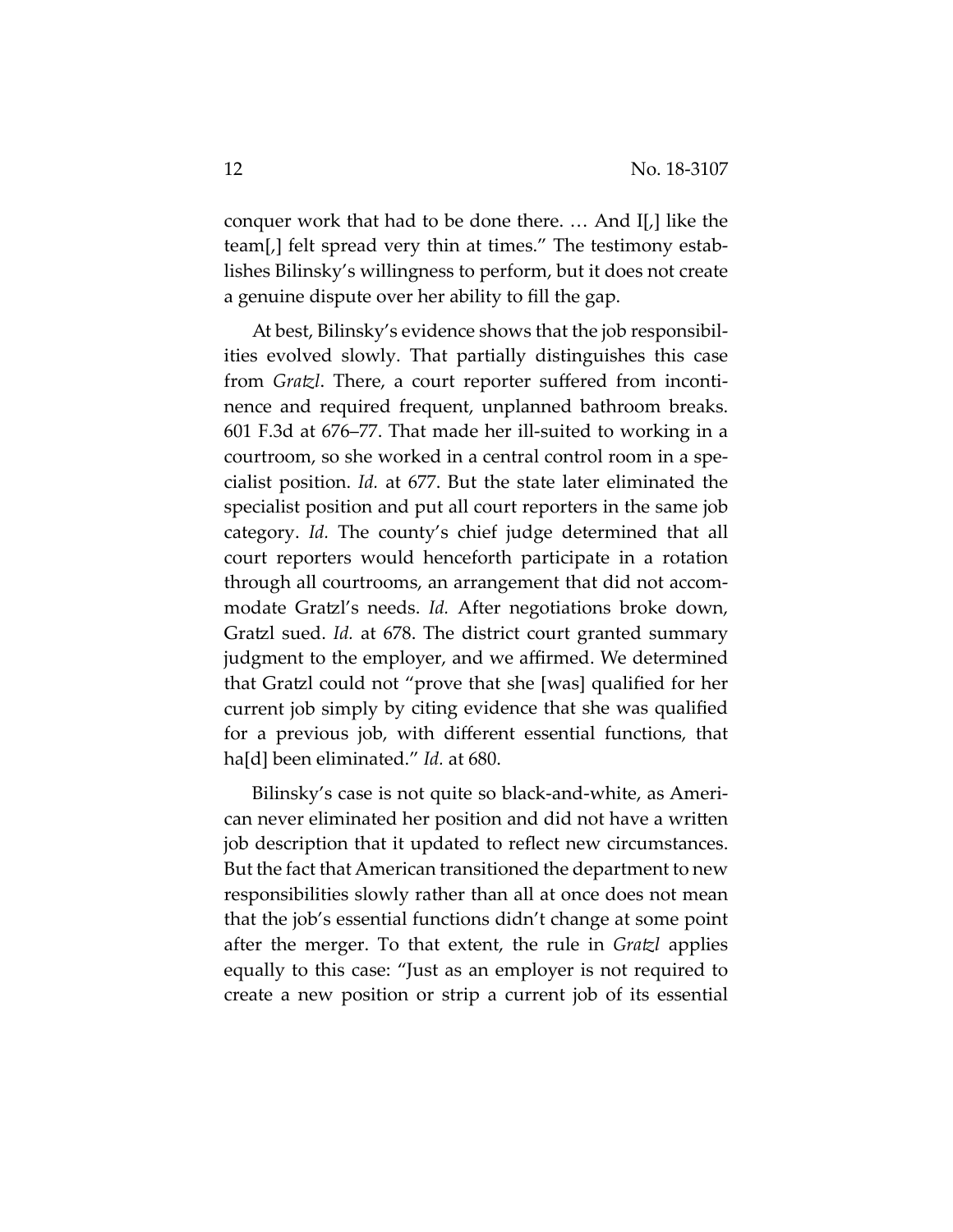functions [under the ADA], an employer is not required to maintain an existing position or structure that, for legitimate reasons, it no longer believes is appropriate." *Id*.

Bilinsky's remaining challenges focus on the sufficiency of American's evidence. But at the summary judgment stage, the district court's job was not to weigh the evidence but merely to determine whether there was a genuine dispute of fact.1 American's witnesses specifically identified only one major event for which Bilinsky was absent: the 2015 Leadership Conference. Bilinsky argues that a single event is not enough to establish a pattern, but she offered no countervailing evi‐ dence to show that the conference was an isolated event rather than one example of a regular occurrence.

We stress that our holding today is confined to the unique facts of this case. The ADA's purpose is "to provide a clear and comprehensive national mandate for the elimination of discrimination against individuals with disabilities." 42 U.S.C. § 12101(b)(1). The statute "does not give employers unfettered discretion to decide what is reasonable." *Miller*, 643 F.3d at 199. Absent some change in circumstance, an em‐ ployer may not rescind an accommodation simply because it is inconvenient or burdensome—the statute requires the employer to make reasonable sacrifices to keep disabled persons

 $1$  The district court did briefly discuss weighing the evidence between the two parties. *See Bilinsky*, 2018 WL 4181481 at \*6 ("But these facts do not sufficiently *outweigh* American's judgment and so Bilinsky does not provide the Court with an adequate factual dispute.") (emphasis added). But the court seems to have used the term while determining whether Bilinsky had enough evidence to overcome the presumption that an employer's understanding of the essential factors of a job is correct. *See Basith v. Cook Cty.*, 241 F.3d 919, 928 (7th Cir. 2001). The district court did not err.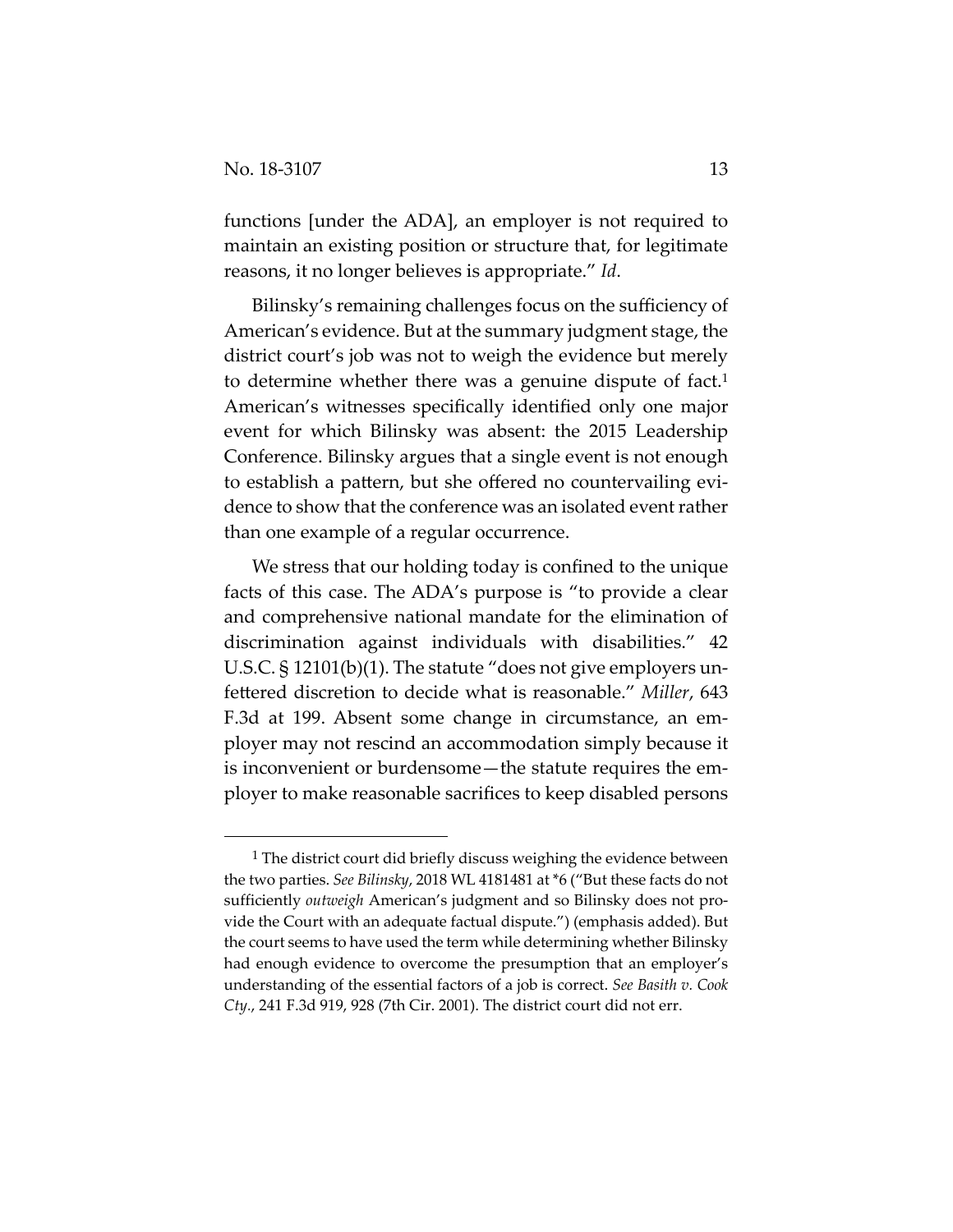in the work force. But American faced a unique intervening event: a major merger between two large corporations. The process of synchronizing their former policies and procedures would necessarily lead to some evolution in individual re‐ sponsibilities, and an employee cannot create a dispute of fact merely by pointing to her ability to perform in the job before the merger occurred (or as the changes evolved). That's espe‐ cially true when the revocation of WFHAs applied to all re‐ mote employees, not only to the disabled plaintiff.<sup>2</sup>

Finally, we offer a note of caution to future ADA litigants. We once said that "[a]n employer is not required to allow disabled workers to work at home, where their productivity in‐ evitably would be greatly reduced. … [I]t would take a very extraordinary case for the employee to be able to create a tri‐ able issue of the employer's failure to allow the employee to work at home." *Vande Zande v. State of Wis. Dep't of Admin.*, 44 F.3d 538, 545 (7th Cir. 1995). But we also acknowledged that "[t]his will no doubt change as communications technology advances." *Id.* at 544. Technological development and the ex‐ pansion of telecommuting in the twenty‐four years since *Vande Zande* likely mean that such an accommodation is not quite as extraordinary as it was then. That inquiry is contextspecific; a work‐from‐home arrangement might be reasonable for a software engineer but not for a construction worker.

"[T]here is a general consensus among courts … that reg‐ ular work‐site attendance is an essential function of most

<sup>2</sup> Bilinsky produced evidence that some employees were permitted to remain in Arizona after the new policy went into effect. The record shows that those employees' positions were not based out of Dallas (as was Bilin‐ sky's) and that they were using legacy operating systems that had not yet been imported to the Dallas facility.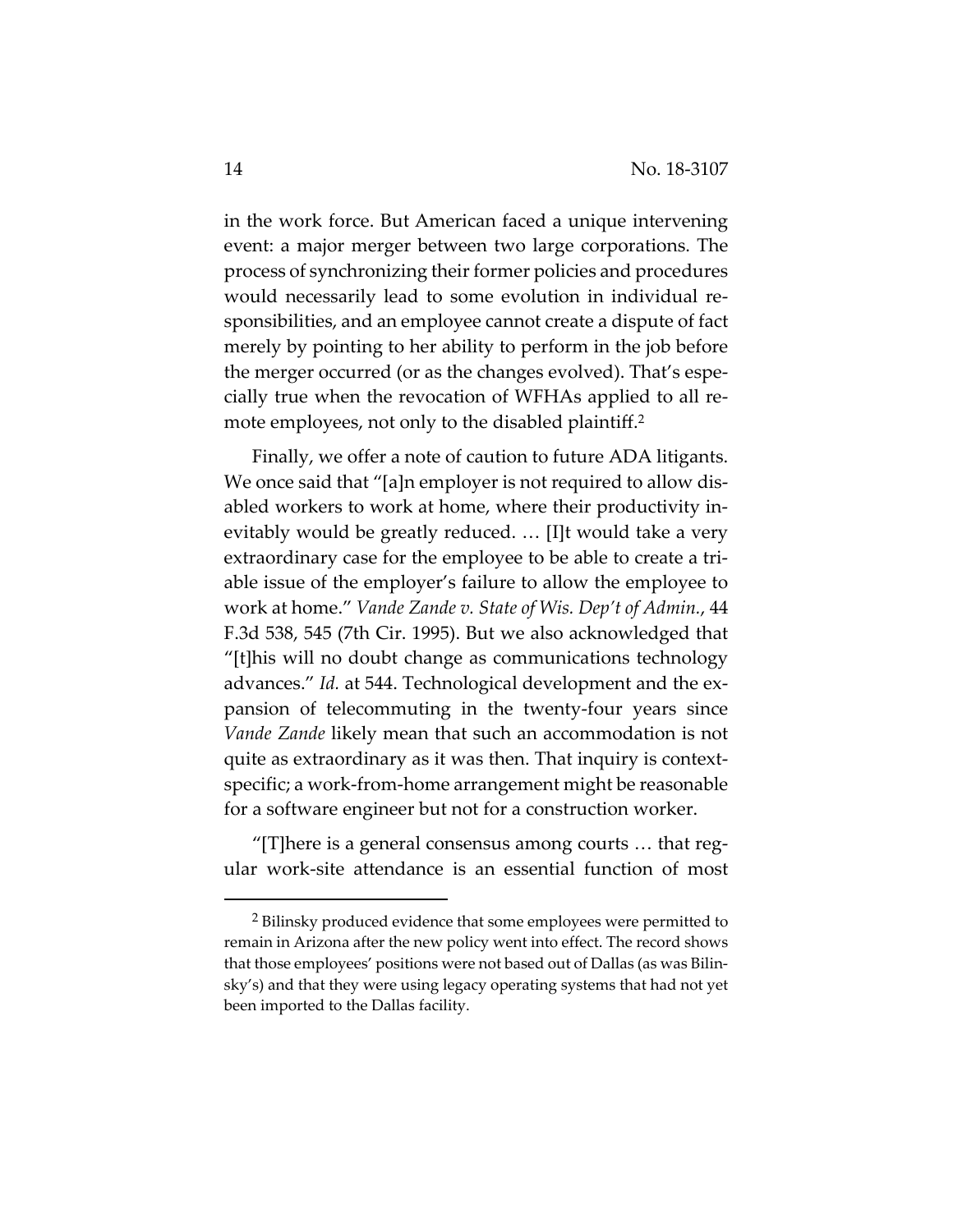jobs." *Credeur v. Louisiana*, 860 F.3d 785, 793 (5th Cir. 2017) (collecting cases). The position's nature will often require face‐to‐face collaboration. *EEOC v. Yellow Freight Sys., Inc.*, 253 F.3d 943, 948 (7th Cir. 2001) (en banc). But not in every in‐ stance. *See, e.g., Mosby‐Meachem v. Memphis Light, Gas & Water Div.*, 883 F.3d 595, 603–05 (6th Cir. 2018). Here, the parties agree that telecommuting was reasonable for years before in‐ tervening events transformed Bilinsky's duties so that physi‐ cal presence became an essential function of her job. Litigants (and courts) in ADA cases would do well to assess what's rea‐ sonable under the statute under current technological capabilities, not what was possible years ago.

Because it based summary judgment on the finding that Bilinsky was not a qualified individual, the district court did not reach the issue of whether American engaged in the inter‐ active process to afford Bilinsky an alternative accommoda‐ tion. We do not reach that issue, either.

## **III. CONCLUSION**

Bilinsky's condition prevented her from living in Texas. American accommodated that disability for several years by permitting her to work from her home in Illinois. But after a major merger, her employer determined that its remote arrangements were insufficient to meet business demands, and it uniformly rescinded those arrangements with all its em‐ ployees, disabled and non‐disabled alike. For the foregoing reasons, the judgment of the district court is AFFIRMED.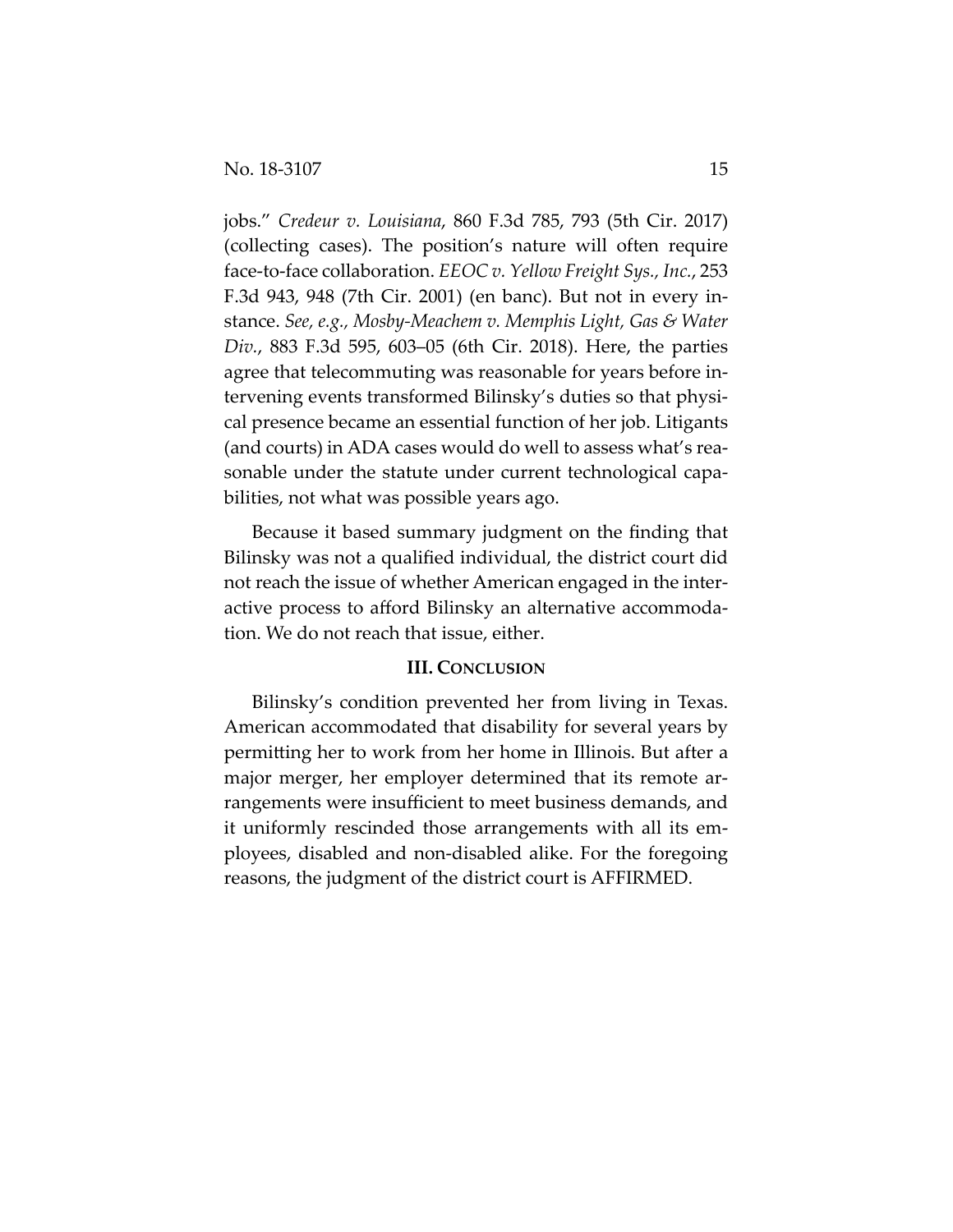HAMILTON, *Circuit Judge*, dissenting. This case raises the kind of issue about flexible working arrangements under the Americans with Disabilities Act that we are likely to see more often. I agree with a good deal of the majority's opinion but respectfully dissent on the bottom line in this case. Whether working five days a week in American Airlines' Dallas head‐ quarters was an "essential function" of plaintiff Kimberly Bilinsky's job may well present a close question for a jury. It is not a close call on summary judgment. We should reverse the district court's grant of summary judgment and let a jury decide the issue.

First, though, the points of agreement: the majority correctly points out that the ADA's affirmative duty of reasona‐ ble accommodation requires employers to make an effort to hire and retain employees with disabilities. Courts do not and should not merely take at face value an employer's claims about a job's essential functions. Ante at 13–14. This caution is consistent with our case law, which shows, as the majority also acknowledges, how fact‐sensitive these questions about essential functions and reasonable accommodations can be. See *Brown v. Smith*, 827 F.3d 609, 613–14 (7th Cir. 2016) (af‐ firming jury verdict for plaintiff who could not obtain com‐ mercial driver's license even where written job description said such license was required for job; evidence of actual duties undermined claim of essential function); *Taylor‐Navotny v. Health Alliance Medical Plans, Inc.*, 772 F.3d 478, 489 (7th Cir. 2014) (affirming summary judgment for employer, who was not required to tolerate "erratic or unreliable attendance"); *Miller v. Illinois Dep't of Transportation*, 643 F.3d 190, 198–99 (7th Cir. 2011) (reversing summary judgment for employer where evidence of actual work practices indicated accommodations plaintiff needed were reasonable).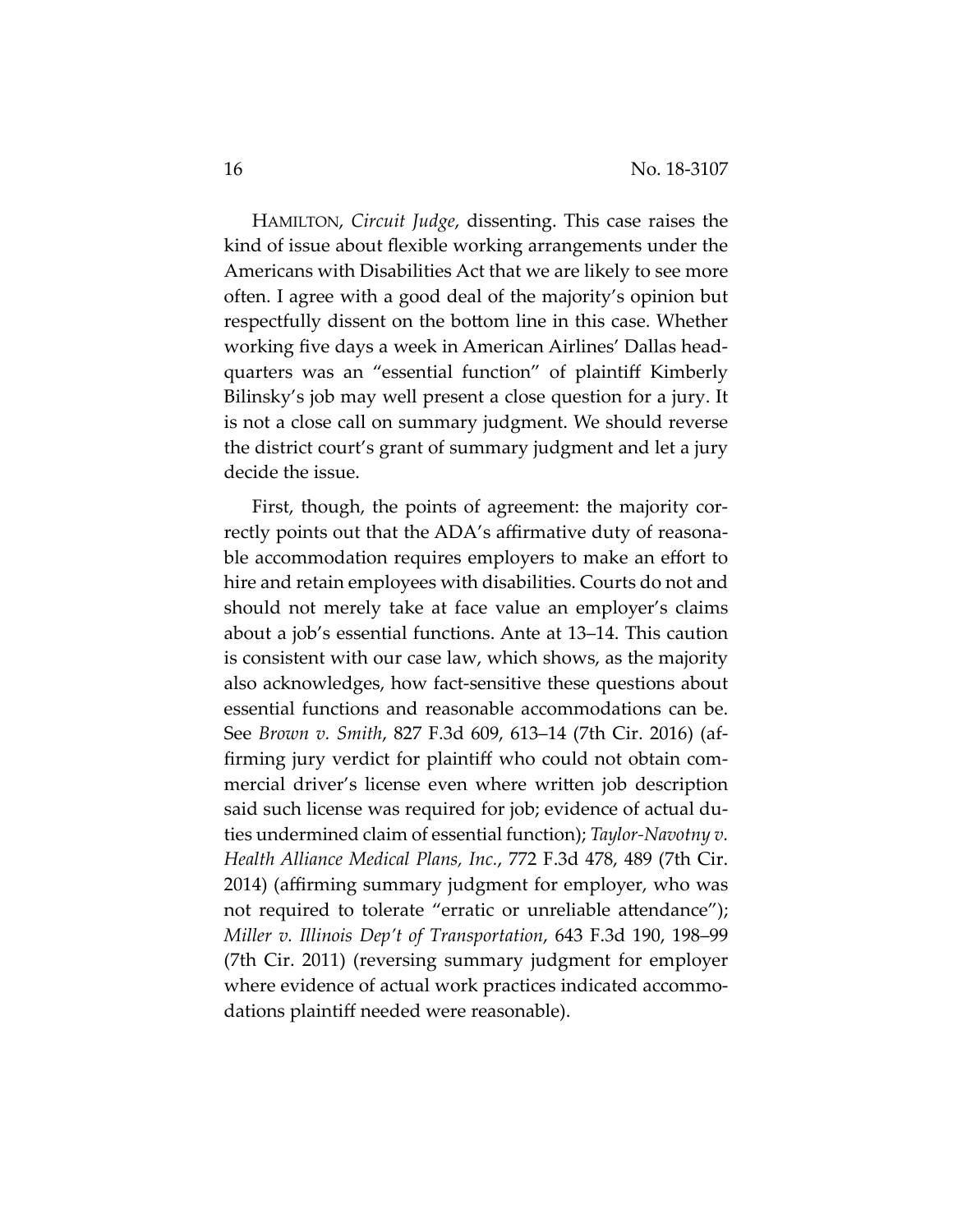Further, the majority opinion correctly and helpfully warns that our comments in *Vande Zande* about working from home as a reasonable accommodation require a fresh look today, almost a quarter of a century later, as technology and working patterns have changed. Ante at 14–15, quoting *Vande Zande v. Wisconsin Dep't of Administration*, 44 F.3d 538, 545 (7th Cir. 1995).

But returning to the specifics of this case, this record shows a genuine issue of material fact as to whether working in Dal‐ las five days a week was actually an essential function of Kim‐ berly Bilinsky's job. Her job had no written job description. Viewed through what should be the plaintiff‐friendly lens of summary judgment, the thrust of defendant's evidence is simply that the vice president of Bilinsky's department *pre‐ ferred* to have all employees work at the Dallas headquarters five days a week. I assume that arrangement would be easiest for him and other managers, but that's not the standard under the ADA.

Bilinsky has presented substantial evidence that working from home four days a week, with a weekly trip to spend the day in the Dallas office, let her perform the essential functions of her job both before and after the merger. Bilinsky continued her work-from-home arrangement for fifteen months following the merger. She received good evaluations and no criti‐ cism. The only specific evidence American managed to offer was a claim that Bilinsky's work-from-home arrangement prevented her from helping the team organize and manage one special event, a leadership conference in Dallas in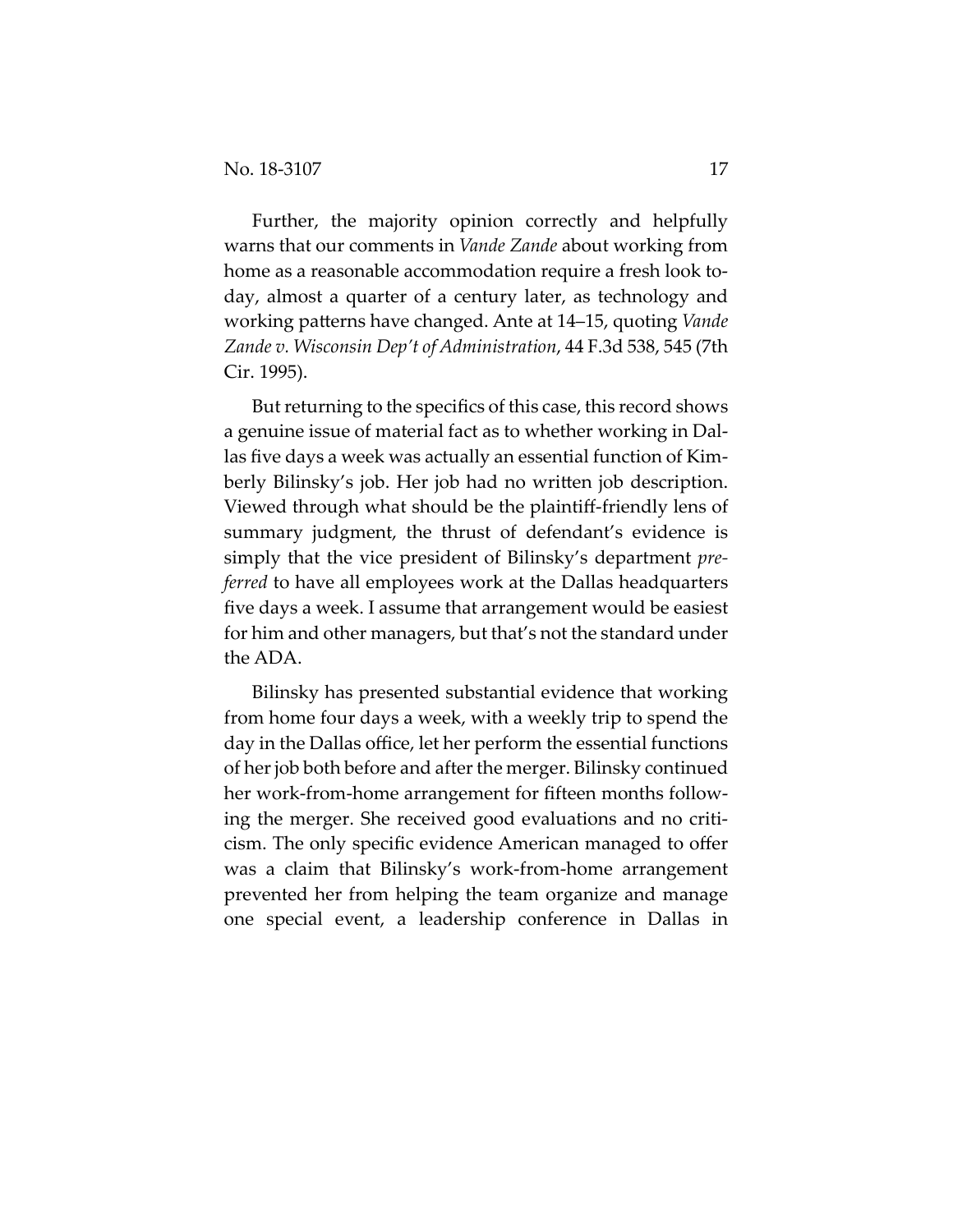February 2015. Bilinsky counters that American never even asked her to help with the event.<sup>1</sup>

The unusual absence of a written job description here should raise our eyebrows about this grant of summary judgment. I agree with the majority that the absence of a job de‐ scription distinguishes Bilinsky's case from *Gratzl v. Office of Chief Judges*, where a position was eliminated and we held that the plaintiff could not prove she was qualified for her current job simply because she was qualified for a previous job. 601 F.3d 674, 679–80 (7th Cir. 2010); cf. *Brown*, 827 F.3d at 613–14 (affirming jury verdict for plaintiff despite written job descrip‐ tion identifying as essential one qualification he could not meet; evidence showed qualification was for marginal, not essential, job functions). Bilinsky had performed successfully for years. There is no new position or new job description that American can point to as evidence that the essential functions of her job changed. American's evidence of management *pref‐ erences* simply does not distinguish between job functions that are essential and those that are only marginal. Its evidence does not show the absence of a genuine issue of material fact.

While the merger may have posed new challenges for the department, the ADA requires employers to make reasonable sacrifices to keep disabled persons in the workforce. I view Bilinsky's situation as much more in line with the plaintiff in *Miller v. Illinois Department of Transportation*. Bilinsky worked on a team, and according to her immediate supervisor, Linda Carlson, Bilinsky was "always willing" to "pick up the slack

<sup>1</sup> We should not assume that Bilinsky would have refused a request or order to work in Dallas for a few days to help with that conference. Dallas in February is unlikely to be hotter than Chicago in the summer.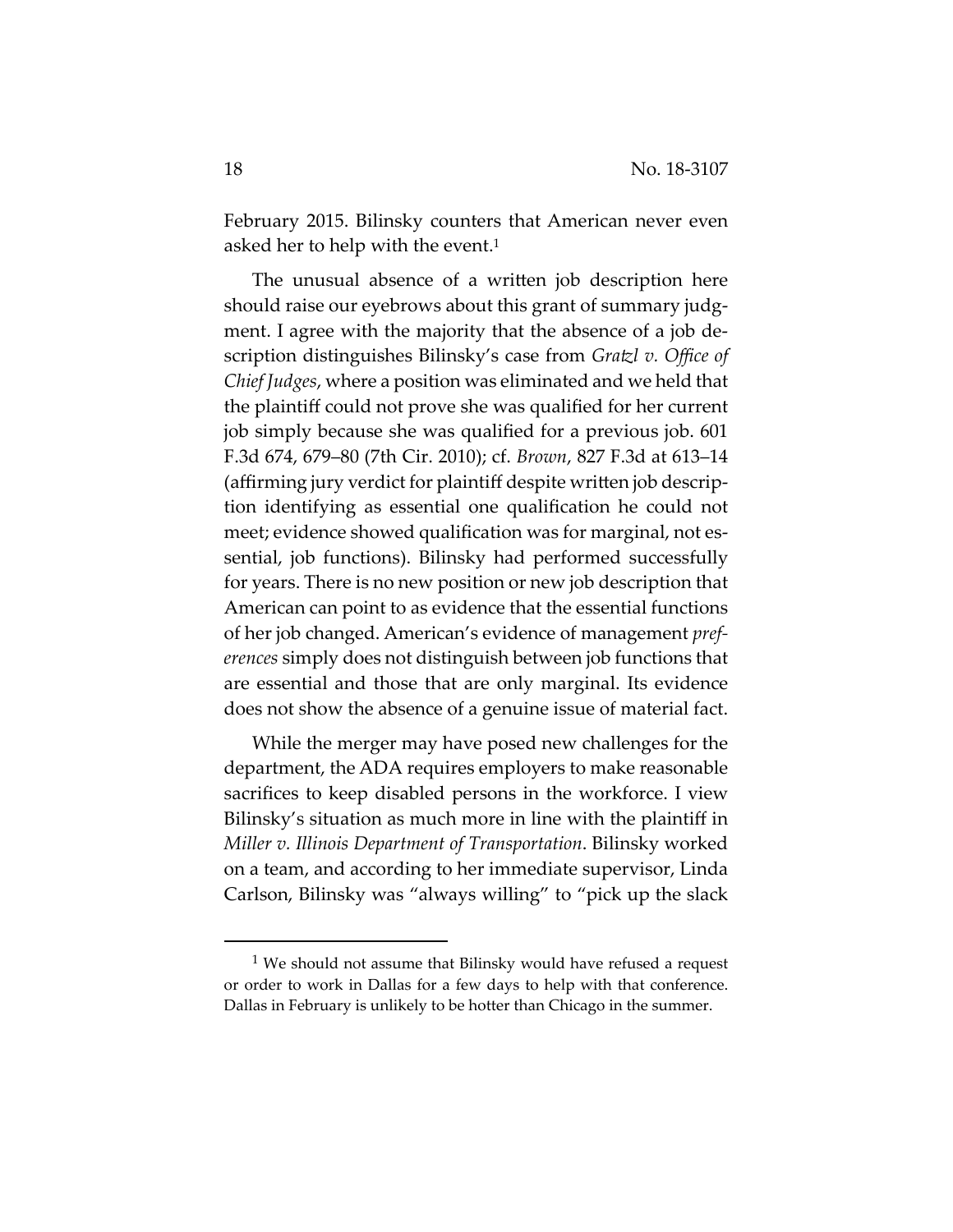or to do a project." The only qualification Carlson offered was that Bilinsky's work‐from‐home arrangement meant she "wasn't able to do things that you needed to do to support an event," referring to the one conference that American, we must assume, did not even ask Bilinsky to help with. Ameri‐ can did not offer conclusive evidence of essential functions that were inconsistent with Bilinsky's successful work‐from‐ home arrangement.

As the Sixth Circuit recently explained, "full-time presence at work is not an essential function of a job simply because an employer says that it is." *Hostettler v. College of Wooster*, 895 F.3d 844, 857 (6th Cir. 2018) (reversing summary judgment for employer; facts disputed as to whether em‐ ployee could do job's essential functions on modified work schedule). As in *Hostettler*, American may have preferred that Bilinsky

> be in the office 40 hours a week. And it may have been more efficient and easier on the department if she were. But those are not the concerns of the ADA: Congress decided that the benefits of gainful employment for individuals with dis‐ abilities—dignity, financial independence, and self-sufficiency, among others—outweigh simple calculations of ease or efficiency. To that end, the ADA requires that employers reasona‐ bly accommodate employees with disabilities, including allowing modified work schedules.

### *Id.* at 857.

Bilinsky's situation is much like that of the employee in *EEOC v. McLeod Health, Inc.*, 914 F.3d 876, 881–82 (4th Cir.